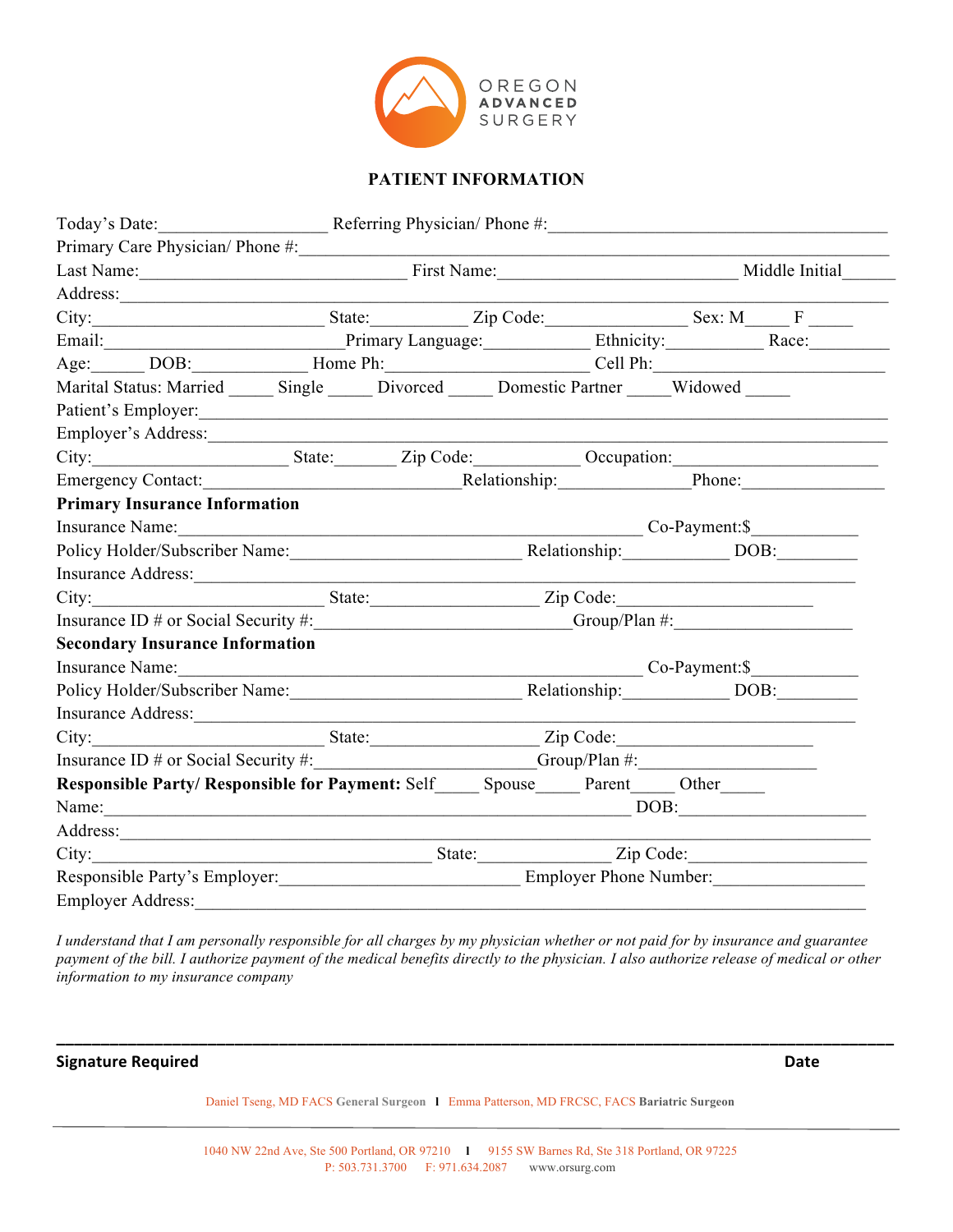

## **PATIENT HOME MEDICATION RECORD**

Please complete this form as accurately as possible. List all **prescription** medications, as well as **over-thecounter** medications such as vitamins, pain medication, herbals, including those taken "as needed". This information is required by the hospital prior to your surgical date. Failure to complete this form may result in the cancellation of your surgical procedure.

**NAME:**\_\_\_\_\_\_\_\_\_\_\_\_\_\_\_\_\_\_\_\_\_\_\_\_\_\_\_\_**DOB**\_\_\_\_\_\_\_\_\_\_\_\_\_\_\_\_\_

List all medication allergies here:\_\_\_\_\_\_\_\_\_\_\_\_\_\_\_\_\_\_\_\_\_\_\_\_\_\_\_\_\_\_\_\_\_\_\_\_\_\_\_\_\_\_\_\_\_\_\_\_\_\_ \_\_\_\_\_\_\_\_\_\_\_\_\_\_\_\_\_\_\_\_\_\_\_\_\_\_\_\_\_\_\_\_\_\_\_\_\_\_\_\_\_\_\_\_\_\_\_\_\_\_\_\_\_\_\_\_\_\_\_\_\_\_\_\_\_\_\_\_\_\_\_\_\_\_\_\_\_

List all medications currently taking here:

|                | <b>TYPE</b> | <b>DOSAGE</b> | <b>AMOUNT</b> | <b>REASON</b> |
|----------------|-------------|---------------|---------------|---------------|
| $\mathbf{1}$   |             |               |               |               |
| $\overline{2}$ |             |               |               |               |
| $\mathbf{3}$   |             |               |               |               |
| $\overline{a}$ |             |               |               |               |
| 5              |             |               |               |               |
| 6              |             |               |               |               |
| $\overline{7}$ |             |               |               |               |
| 8              |             |               |               |               |
| 9              |             |               |               |               |
| 10             |             |               |               |               |
| $11\,$         |             |               |               |               |
| 12             |             |               |               |               |
| 13             |             |               |               |               |
| 14             |             |               |               |               |
| 15             |             |               |               |               |

The above information is true, complete, and correct to the best of my belief.

(Signature of Patient or Guardian) (Date)

Daniel Tseng, MD FACS **General Surgeon l** Emma Patterson, MD FRCSC, FACS **Bariatric Surgeon**

\_\_\_\_\_\_\_\_\_\_\_\_\_\_\_\_\_\_\_\_\_\_\_\_\_\_\_\_\_\_\_\_\_\_ \_\_\_\_\_\_\_\_\_\_\_\_\_\_\_\_\_\_\_\_\_\_\_\_\_\_\_\_\_\_\_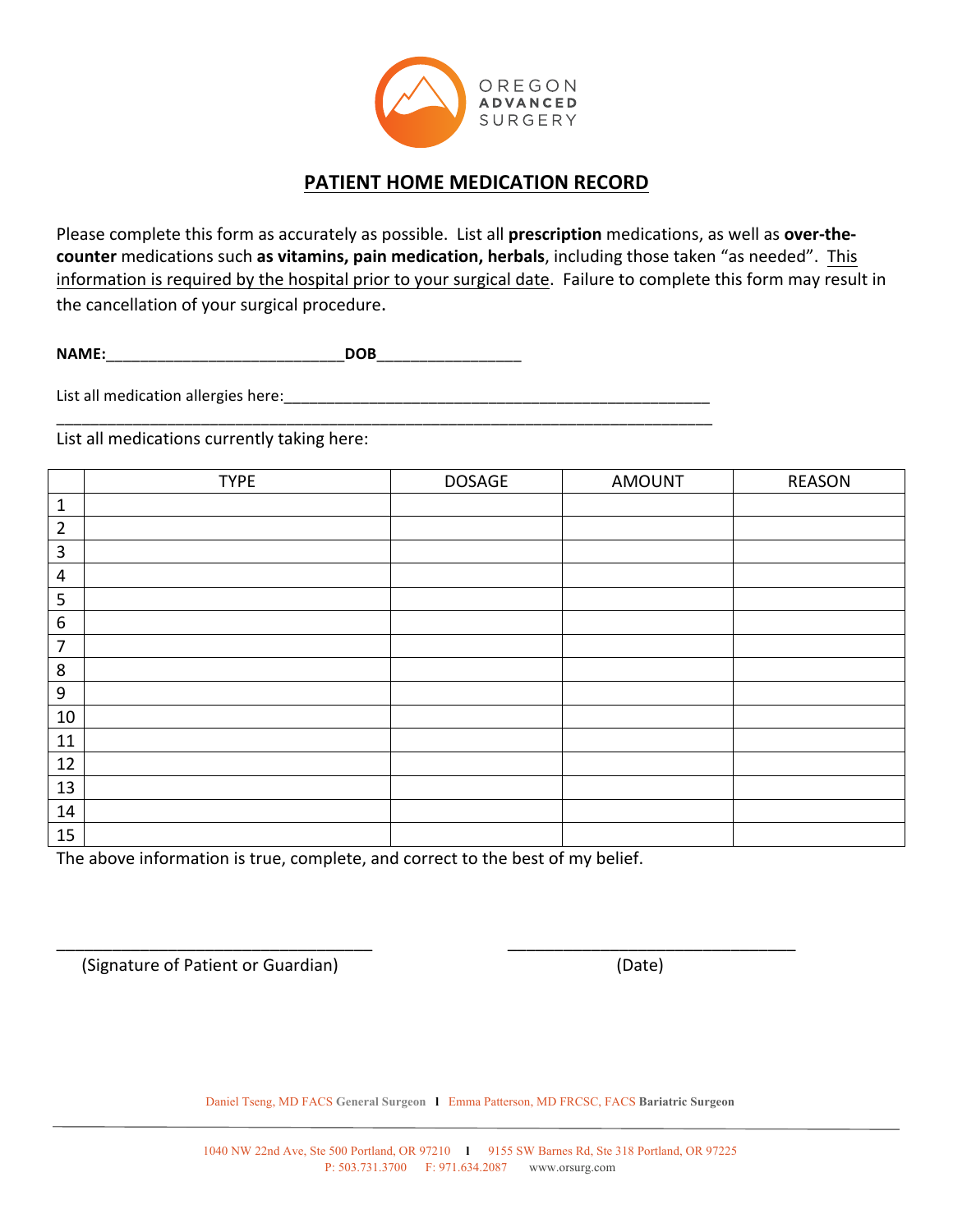

### **REVIEW OF SYSTEMS PLEASE CIRCLE ALL THAT APPLY**

| _____ | Name. | . .<br>______ | $\sim$<br>$\overline{\phantom{0}}$<br>- - |
|-------|-------|---------------|-------------------------------------------|
|-------|-------|---------------|-------------------------------------------|

**General:** Fever, chills, sweats, fatigue, feeling of general discomfort, weight loss, loss of appetite, weight gain, sleep disorder, anorexia

**Eyes:** Blurring, double vision, irritation, discharge, vision loss, eye pain, light sensitivity

**Ear/Nose/Throat:** Ear pain or discharge, ringing, decreased hearing, nasal obstruction or discharge, nosebleeds, sore throat, hoarseness, difficulty swallowing

Cardiovascular: Chest Pains, irregular heartbeats, fainting, heart murmur, heart attack, shortness of breath, pacemaker, swelling of feet or ankles, high blood pressure, high cholesterol

Respiratory: Cough, shortness of breath, excessive mucus, coughing up blood, wheezing, sleep apnea

**GI:** Nausea, vomiting, diarrhea, constipation, change in bowel habits, abdominal pain, black stools, blood in stools,

jaundice, hernia, ulcer, GERD, gas/bloating, difficulty swallowing, reflux

GU for Male: Painful urination, blood in urine, discharge, urinary frequency, urinary hesitancy, nocturia, incontinence, erectile dysfunction

GU for Female: vaginal discharge, incontinence, painful urination, blood in urine, urinary frequency, abnormal vaginal bleeding, pelvic pain, pregnancy

**MS:** back pain, joint pain, joint swelling, muscle cramps, muscle weakness, stiffness, arthritis, leg pain

**Derm:** rash, itching, dryness, skin cancer, un-healing ulcers, hives

Neuro: Weakness, numbness, seizures, fainting, tremors, vertigo, stroke

Psych: Anxiety, memory loss, confusion, depression, mental disturbance, suicidal thoughts, hallucinations, paranoia

**Endocrine:** Cold intolerance, heat intolerance, excessive thirst, excessive appetite, excessive urination, weight change, diabetes, thyroid problems

Heme/Lymphatic: Abnormal bruising, bleeding, enlarged lymph nodes, blood thinner use

**Allergic/Immunologic:** Hives, hay fever, persistent infection, HIV exposure, AIDS, MRSA

**Oncologic: Radiation/Chemotherapy**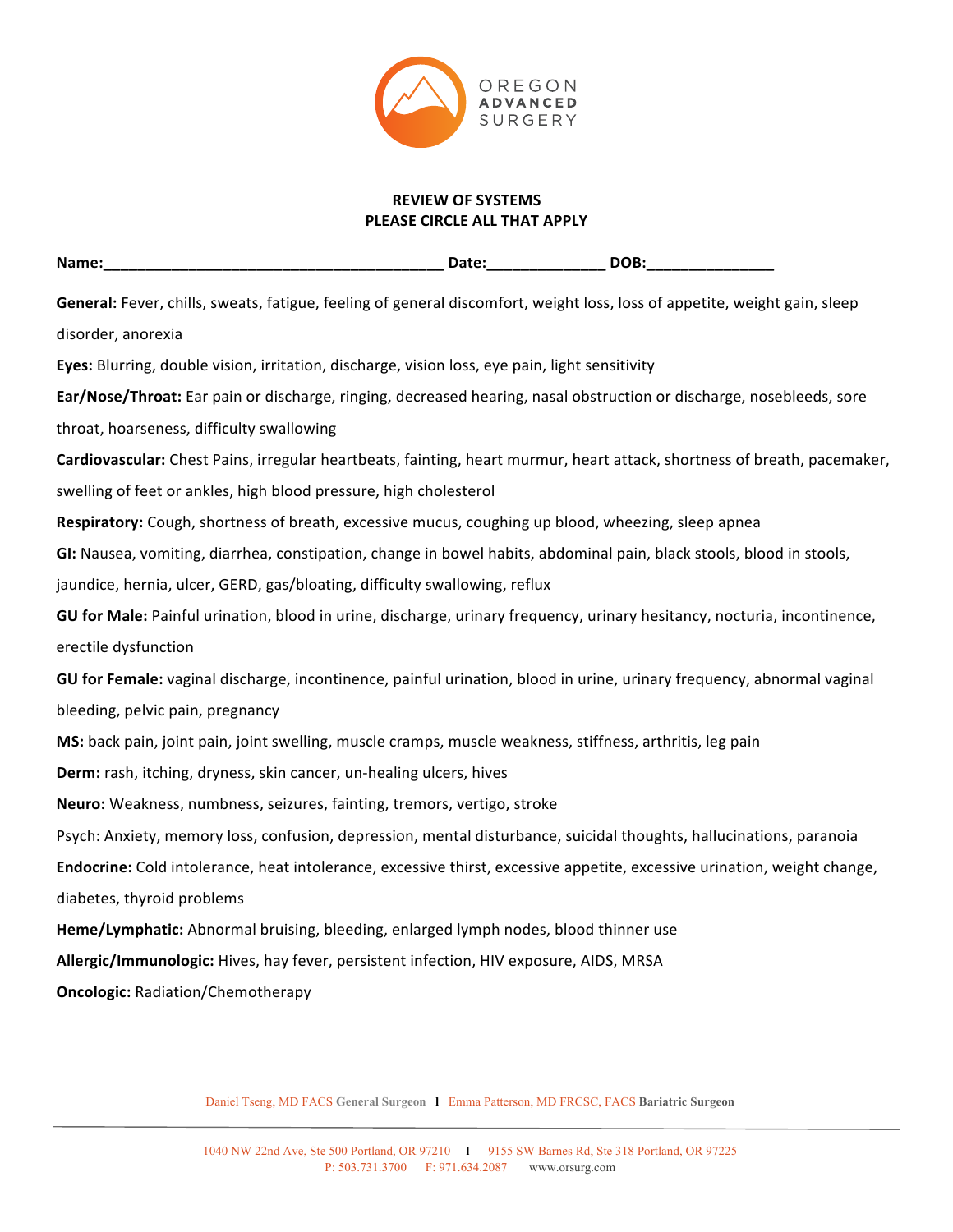

# **MESSAGE CONSENT FORM**

Please read the following carefully and initial what types of contact you agree to:

\_\_\_\_\_\_\_\_\_\_\_\_\_\_\_\_\_\_\_\_\_\_\_\_\_\_\_\_\_\_\_\_\_\_\_\_\_\_\_\_\_\_\_\_

|  |  | • It is okay to leave a detailed message at my home |  |  |
|--|--|-----------------------------------------------------|--|--|
|--|--|-----------------------------------------------------|--|--|

• It is okay to leave a detailed message with the following people:

 $\mathcal{L}_\mathcal{L} = \mathcal{L}_\mathcal{L} = \mathcal{L}_\mathcal{L} = \mathcal{L}_\mathcal{L} = \mathcal{L}_\mathcal{L} = \mathcal{L}_\mathcal{L} = \mathcal{L}_\mathcal{L} = \mathcal{L}_\mathcal{L} = \mathcal{L}_\mathcal{L} = \mathcal{L}_\mathcal{L} = \mathcal{L}_\mathcal{L} = \mathcal{L}_\mathcal{L} = \mathcal{L}_\mathcal{L} = \mathcal{L}_\mathcal{L} = \mathcal{L}_\mathcal{L} = \mathcal{L}_\mathcal{L} = \mathcal{L}_\mathcal{L}$ 

List name(s):  $\overline{\phantom{a}}$ 

- It is okay to call me at work with results
- It is okay to email me with medical and appointment information

Email address:\_\_\_\_\_\_\_\_\_\_\_\_\_\_\_\_\_\_\_\_\_\_\_\_\_\_\_\_\_\_\_\_\_\_\_\_\_\_\_\_\_\_\_\_\_

My preferred method of contact is:

Home phone \_\_\_\_\_\_\_ Cell \_\_\_\_\_ Email

Signature **Date Contract Contract Contract Contract Contract Contract Contract Contract Contract Contract Contract Contract Contract Contract Contract Contract Contract Contract Contract Contract Contract Contract Contra**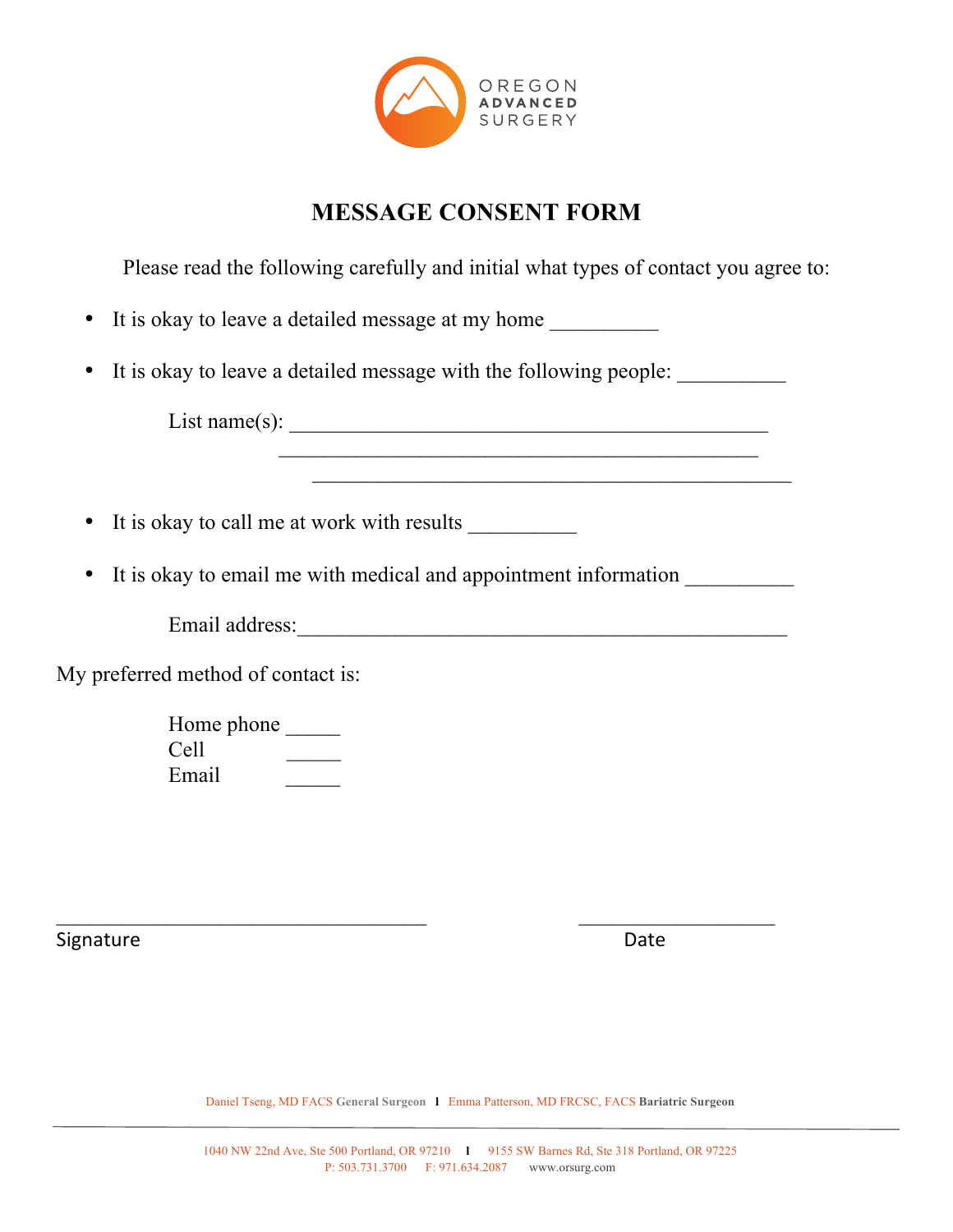

# **MEDICAL INFORMATION FORM**

| <b>PATIENT NAME</b>                                             |                                                                                 |                                                     | DATE______________ |
|-----------------------------------------------------------------|---------------------------------------------------------------------------------|-----------------------------------------------------|--------------------|
| MALE<br><b>AGE</b>                                              | <b>FEMALE</b>                                                                   | REFERED BY____________________                      |                    |
|                                                                 | <b>HAS THE PATIENT PREVIOUSLY BEEN SEEN BY A DOCTOR AT SURGICAL ASSOCIATES?</b> |                                                     |                    |
|                                                                 |                                                                                 |                                                     |                    |
| <b>CHIEF COMPLAINT</b>                                          |                                                                                 |                                                     |                    |
|                                                                 |                                                                                 |                                                     |                    |
|                                                                 |                                                                                 |                                                     |                    |
|                                                                 | $\overline{\mathbf{3.}}$                                                        |                                                     |                    |
| PAST MEDICAL HISTORY AND SURGICAL HISTORY                       |                                                                                 |                                                     |                    |
| <b>OPERATIONS</b>                                               | <b>HOSPITAL &amp; CITY</b>                                                      | <b>DATE</b>                                         |                    |
|                                                                 |                                                                                 |                                                     |                    |
|                                                                 |                                                                                 |                                                     |                    |
|                                                                 |                                                                                 |                                                     |                    |
|                                                                 |                                                                                 |                                                     |                    |
| <b>HOSPITALIZATIONS</b>                                         |                                                                                 |                                                     |                    |
| <b>REASON</b>                                                   | <b>HOSPITAL &amp; CITY</b>                                                      | <b>DATE</b>                                         |                    |
|                                                                 |                                                                                 |                                                     |                    |
|                                                                 |                                                                                 |                                                     |                    |
|                                                                 |                                                                                 |                                                     |                    |
| <b>MEDICAL CONDITIONS</b>                                       |                                                                                 | FOR MEDICATIONS & ALLERGIES (please see other form) |                    |
| Please mark all that apply. Give Date and Details when possible |                                                                                 |                                                     |                    |
| <b>Heart Attack</b>                                             | Lung Disease/Asthma                                                             | <b>GERD</b>                                         |                    |
| Irregular heart rate                                            | Prior Pneumonia                                                                 | <b>Prolonged Bleeding</b>                           |                    |
| Chest Pain (Angina)                                             | <b>Kidney Disease</b>                                                           | <b>Arthritis</b>                                    |                    |
| High Blood Pressure                                             | <b>Intestinal/Rectal Bleeding</b>                                               | <b>Seizures</b>                                     |                    |
| <b>Diabetes</b>                                                 | Hepatitis/Jaundice                                                              | Alcoholism                                          |                    |
| <b>Other illnesses</b>                                          |                                                                                 |                                                     |                    |